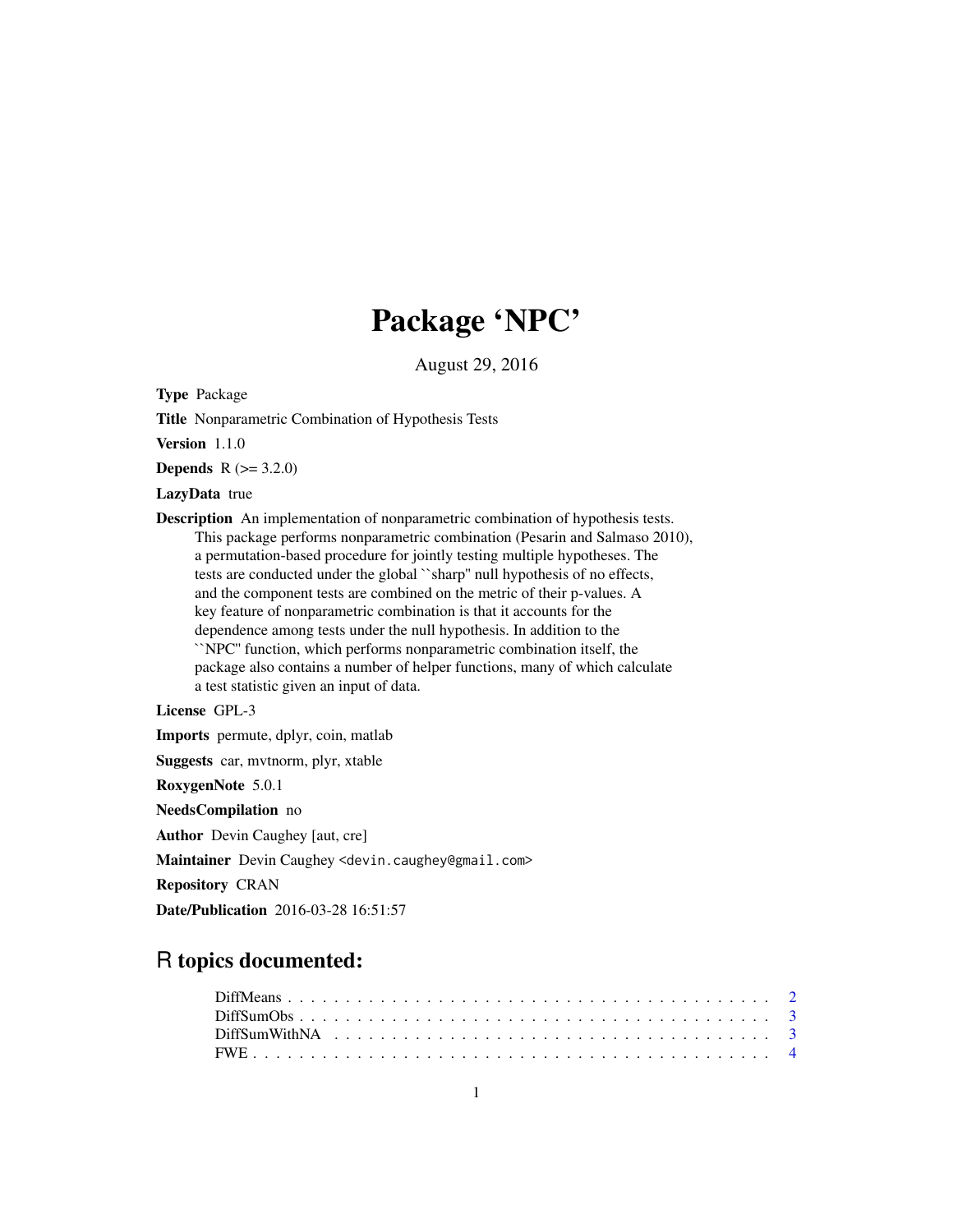#### <span id="page-1-0"></span>2 DiffMeans

|  |  |  | 18 |
|--|--|--|----|

DiffMeans *Differences of Means Test Statistic*

# Description

Calculates the difference of means between two groups of observations. The result is intended to be used as a test statistic in a permutation test.

# Usage

DiffMeans(y, tr, tl, ...)

# Arguments

| V         | Response variable (vector)                                                                      |
|-----------|-------------------------------------------------------------------------------------------------|
| tr        | Treatment variable (vector)                                                                     |
| t1        | The level of treatment variable (e.g., "treated" or 1) that indicates treated obser-<br>vations |
| $\ddotsc$ | Additional arguments (included for compatibility but ignored)                                   |

# Value

A scalar test statistic

# Note

Returns NA if there are any missing values in y or tr.

# Author(s)

Devin Caughey <devin.caughey@gmail.com>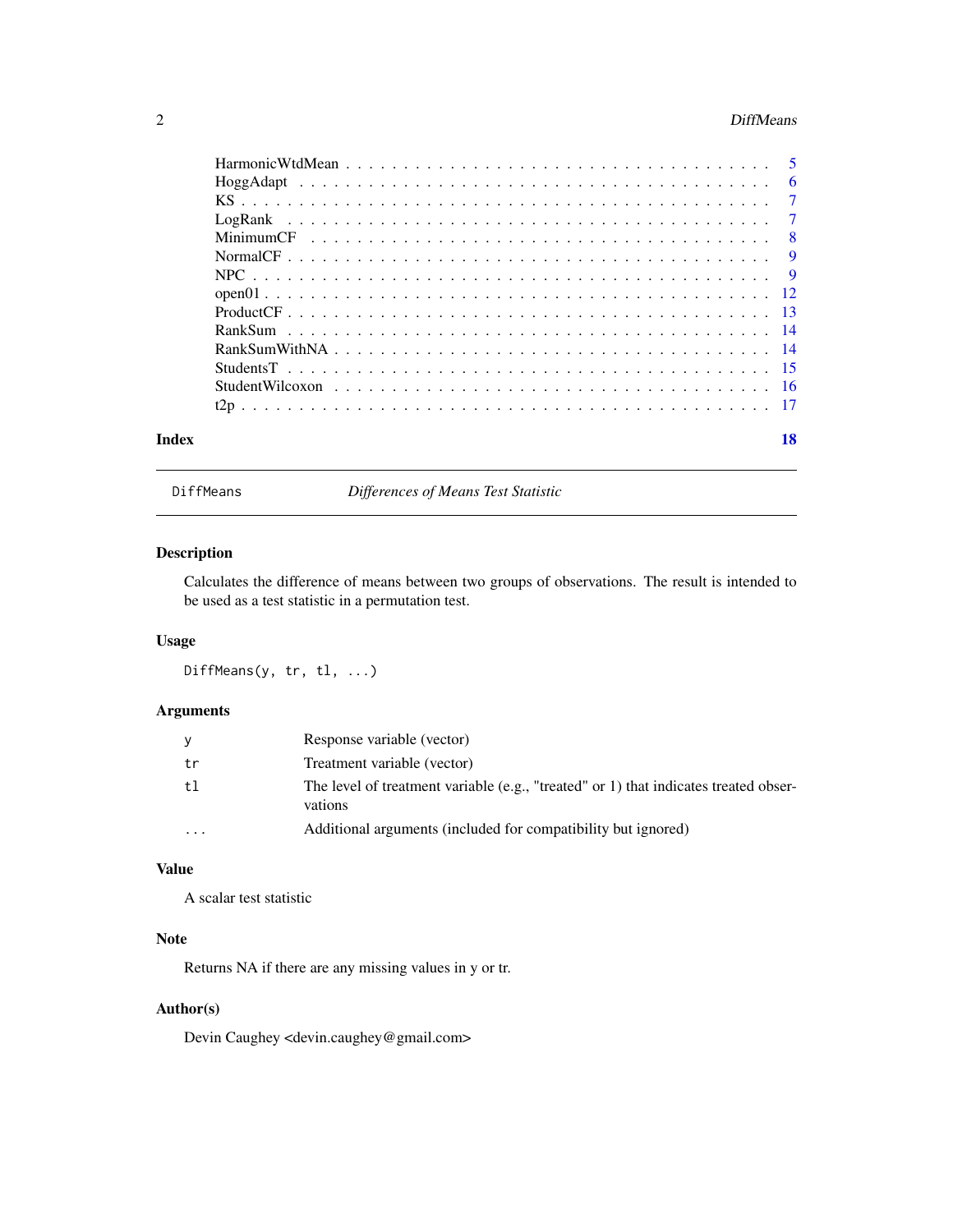<span id="page-2-0"></span>

Calculates the difference in the number of non-missing responses between two groups of observations. The result is intended to be used as a test statistic in a permutation test.

# Usage

DiffSumObs(y, tr, tl, ...)

#### Arguments

| y        | Response variable (vector)                                                                      |
|----------|-------------------------------------------------------------------------------------------------|
| tr       | Treatment variable (vector)                                                                     |
| t1       | The level of treatment variable (e.g., "treated" or 1) that indicates treated obser-<br>vations |
| $\cdots$ | Additional arguments (included for compatibility but ignored)                                   |

# Value

A scalar test statistic

# Note

May not behave well if the treatment variable contains missing values.

#### Author(s)

Devin Caughey <devin.caughey@gmail.com>

DiffSumWithNA *Sum Test Statistic for MCAR Data*

#### Description

This function calculates a test statistic analogous to the difference of means, but adjusted to accommodate missing responses. The result is intended to be used as a test statistic in a permutation test. Under the assumption that the data are missing completely at random, the resulting permutation test is "nearly" exact under the null of distributional equality of the observed responses (Pesarin and Salmaso 2010, 234–44).

#### Usage

DiffSumWithNA(y, tr, tl, ...)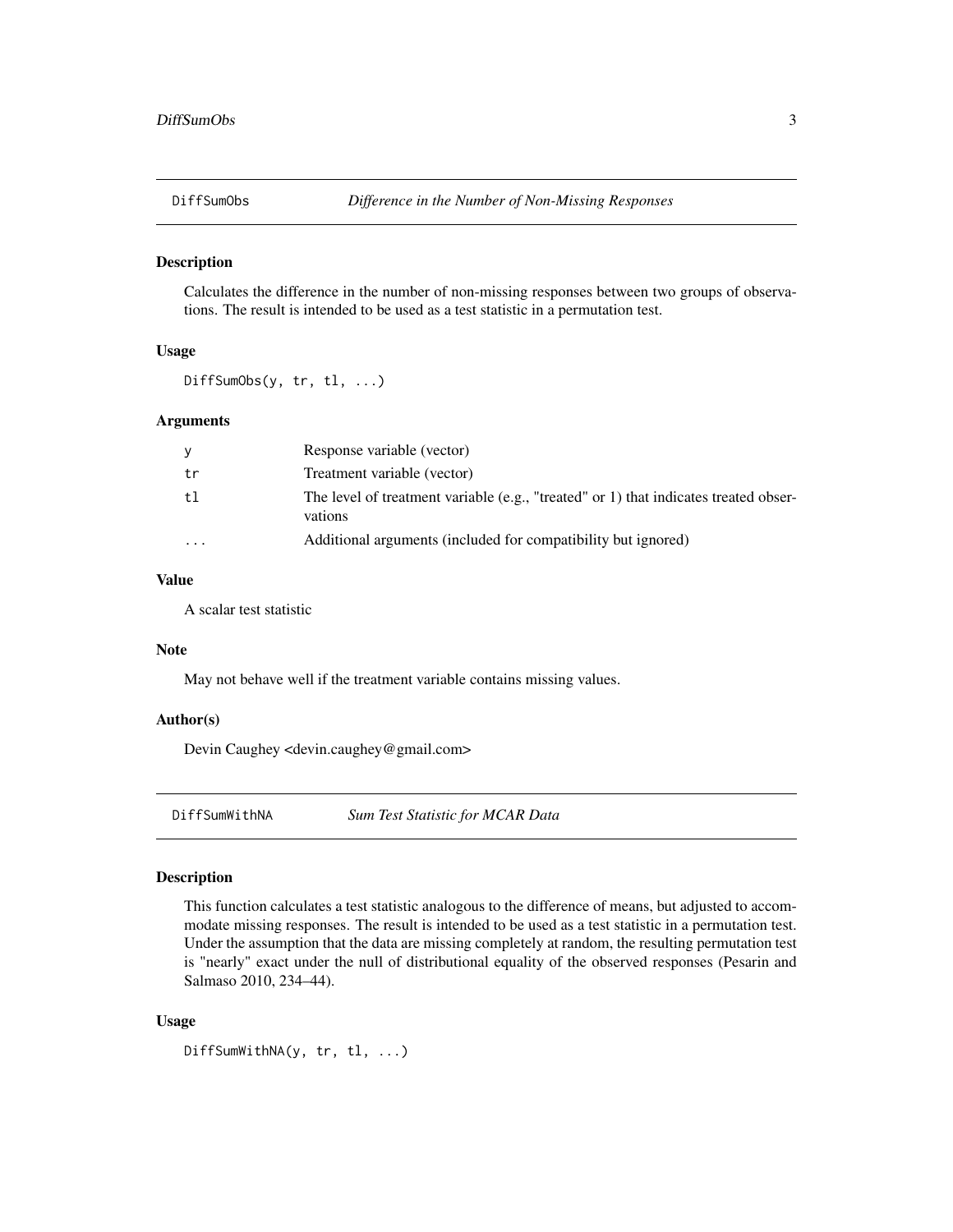#### <span id="page-3-0"></span>Arguments

| y                       | Response variable (vector)                                                                      |
|-------------------------|-------------------------------------------------------------------------------------------------|
| tr                      | Treatment variable (vector)                                                                     |
| t1                      | The level of treatment variable (e.g., "treated" or 1) that indicates treated obser-<br>vations |
| $\cdot$ $\cdot$ $\cdot$ | Additional arguments (included for compatibility but ignored)                                   |

# Value

A scalar test statistic

#### Author(s)

Devin Caughey <devin.caughey@gmail.com>

# References

Pesarin, Fortunato, and Luigi Salmaso. 2010. Permutation Tests for Complex Data. Chichester, UK: Wiley.

FWE *FWE Adjustment Using Closed Testing or Stepdown MinP*

#### Description

This function adjusts a set of p-values to control the family-wise error rate (FWE). It does so using either closed testing (Marcus, Peritz, and Gabriel 1976) or the stepdown MinP algorithm (Westfall and Young 1993, 66–7). Because these methods take into account the dependence among the p-values, they are much less conservative than traditional FWE adjustments like the Bonferroni correction. Closed testing becomes very computationally intensive as the number of p-values increases.

# Usage

```
FWE(PV, stepdown = TRUE, cfun = NULL)
```
#### Arguments

| PV       | A matrix containing the permutation distribution of (pseudo) p-values. The first<br>row should be the observed p-values and the remaining rows the permutation<br>distribution. |
|----------|---------------------------------------------------------------------------------------------------------------------------------------------------------------------------------|
| stepdown | Use stepdown MinP to adjust p-values? (logical)                                                                                                                                 |
| cfun     | Combining function to be used for closed-testing adjustment (function)                                                                                                          |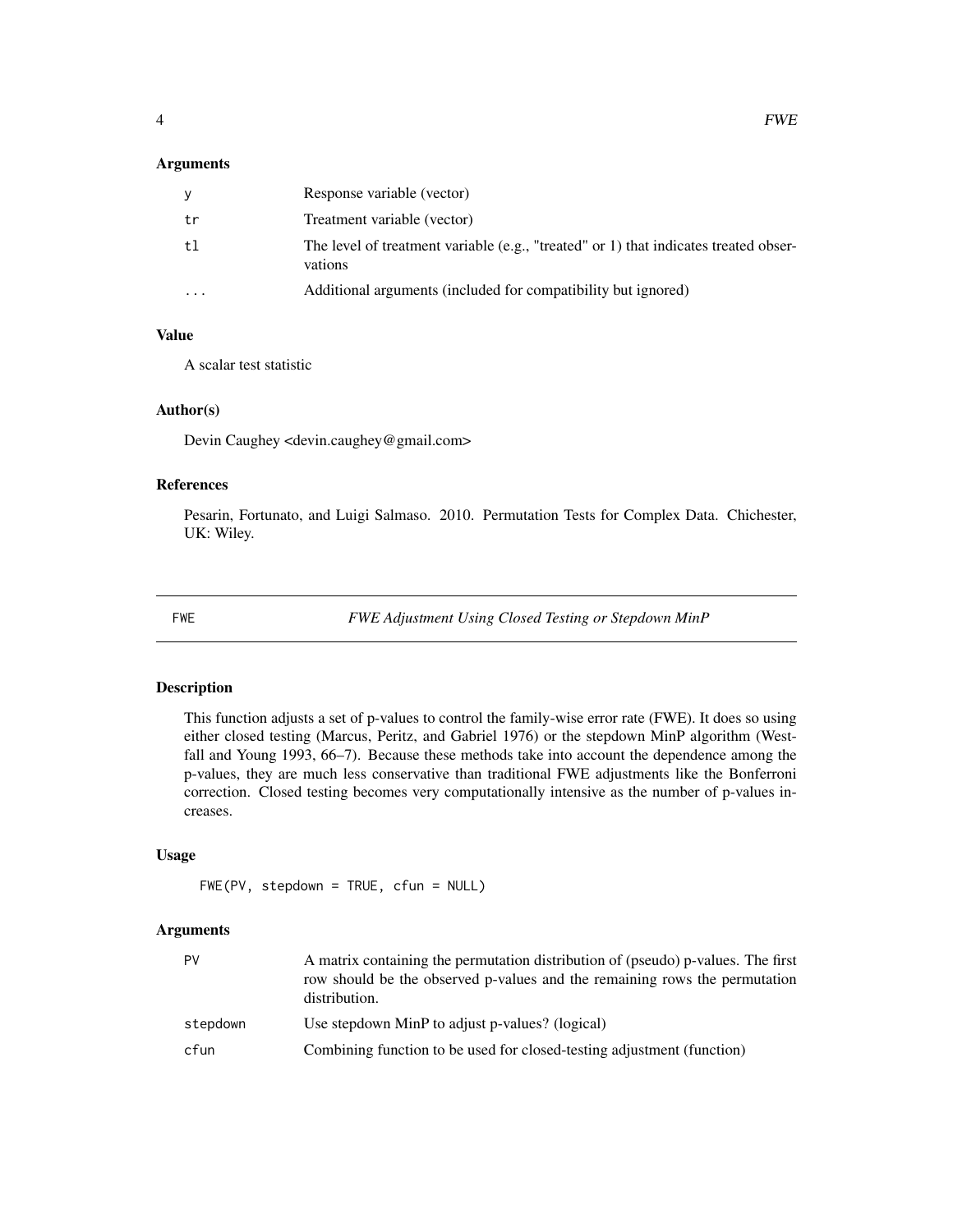# <span id="page-4-0"></span>HarmonicWtdMean 5

# Value

A vector of adjusted p-values

#### Note

Derived from the FWE.minP function (http://www.wiley.com/legacy/wileychi/pesarin/supp/R\_functions.zip) provided by Pesarin and Salmaso (2010) and the closetest function (http://static.gest.unipd.it/~salmaso/web/clostest.r) provided by Basso et al. (2009).

# Author(s)

Devin Caughey <devin.caughey@gmail.com>

# References

Basso, Dario, Fortunato Pesarin, Luigi Salmaso, and Aldo Solar. 2009. Permutation Tests for Stochastic Ordering and ANOVA: Theory and Applications with R. London: Springer.

Marcus, Ruth, Eric Peritz, and K. R. Gabriel. 1976. "On Closed Testing Procedures with Special Reference to Ordered Analysis of Variance." Biometrika 63 (3): 655-660.

Pesarin, Fortunato, and Luigi Salmaso. 2010. Permutation Tests for Complex Data. Chichester, UK: Wiley.

Westfall, P. H., and S. S. Young. 1993. Resampling-Based Multiple Testing: Examples and Methods for p-Value Adjustment. New York: Wiley.

HarmonicWtdMean *Block-Specific Mean Differences Weighted by Harmonic Mean Sample Size*

# **Description**

Calculates the weighted average of the block-specific differences of means, where the weights are proportional to the harmonic mean cluster size in the block (Donner and Klar, 1993; Bowers, Fredrickson and Hansen, 2010). The result is intended to be used as a test statistic in a permutation test.

#### Usage

```
HarmonicWtdMean(y, tr, tl, block, ...)
```
#### Arguments

| У         | Response variable (vector)                                                                      |
|-----------|-------------------------------------------------------------------------------------------------|
| tr        | Treatment variable (vector)                                                                     |
| t1        | The level of treatment variable (e.g., "treated" or 1) that indicates treated obser-<br>vations |
| block     | Blocking/stratification variable (vector)                                                       |
| $\ddotsc$ | Additional arguments (included for compatibility but ignored)                                   |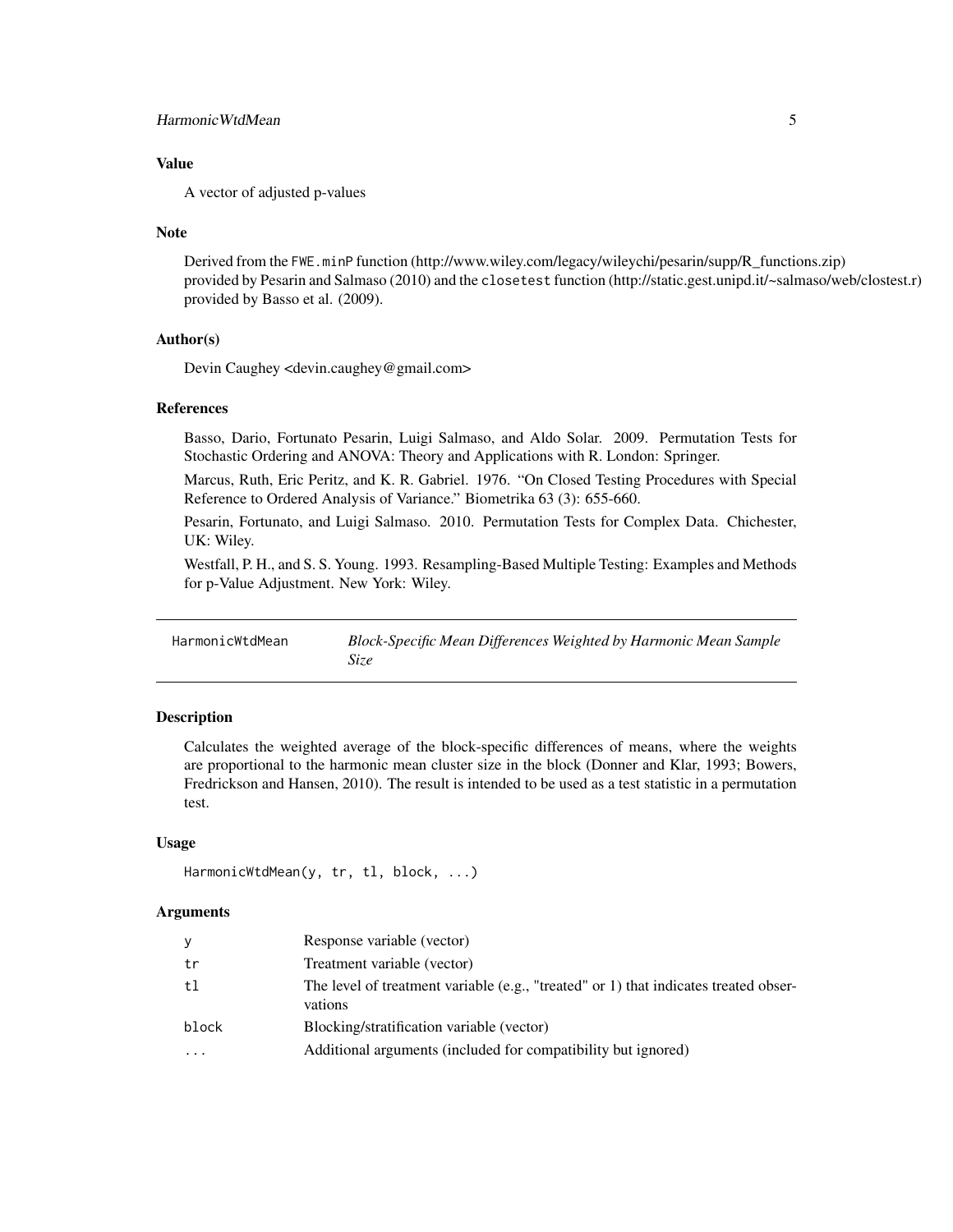#### <span id="page-5-0"></span>Author(s)

Devin Caughey <devin.caughey@gmail.com>

#### References

Bowers, Jake, Mark Fredrickson and Ben Hansen. 2010. "RItools: Randomization Inference Tools." R package version 0.1-11. http://www.jakebowers.org/RItools.html.

Donner, Allan and Neil Klar. 1993. "Confidence Interval Construction for Effect Measures Arising From Cluster Randomization Trials." Journal of Clinical Epidemiology 46(2):123-131.

HoggAdapt *Adaptive Choice of Rank-Based Test Statistic*

#### Description

Implements the recommendations of Hogg et al. (1975) for data-driven selection of rank-based permutation test statistics. It is designed to select a powerful test statistic given the tailweight and skew of the distribution of y. Best used for continuous distributions that differ in location only (i.e., under a constant treatment effect assumption).

# Usage

HoggAdapt(y)

#### Arguments

y response variable (numeric vector)

#### Value

fun, a function designed to be used by the function NPC

## Author(s)

Devin Caughey <devin.caughey@gmail.com>

#### References

Hogg, Robert V., Doris M. Fisher, and Ronald H. Randles. 1975. "A Two-Sample Adaptive Distribution-Free Test." Journal of the American Statistical Association 70 (351): 656–661.

# See Also

[NPC](#page-8-1)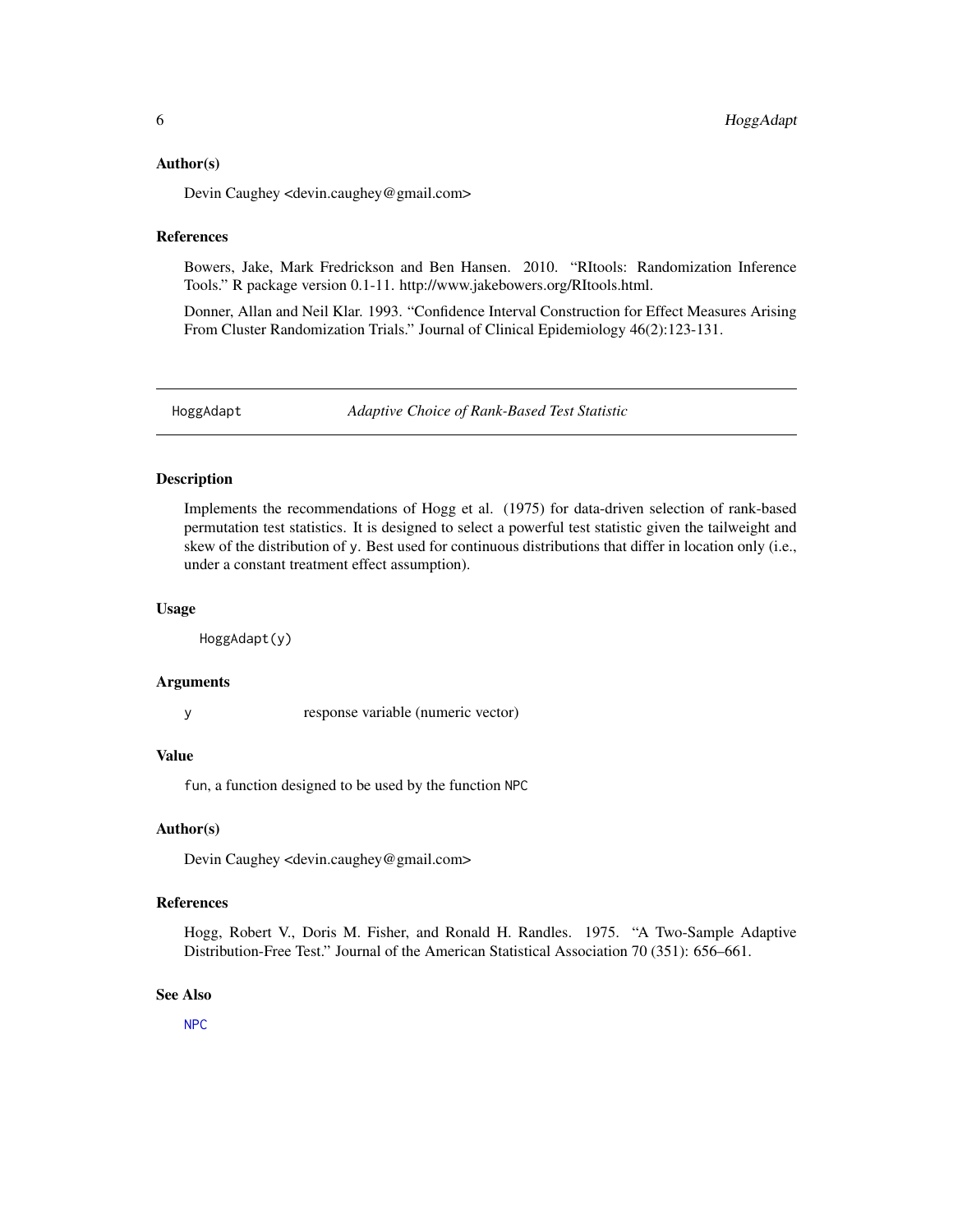<span id="page-6-0"></span>Calculates the two-sample Kolmogorov-Smirnov statistic comparing the treated and control distributions y. The result is intended to be used as a test statistic in a permutation test.

#### Usage

KS(y, tr, tl, ...)

# Arguments

| y        | Response variable (vector)                                                                      |
|----------|-------------------------------------------------------------------------------------------------|
| tr       | Treatment variable (vector)                                                                     |
| t1       | The level of treatment variable (e.g., "treated" or 1) that indicates treated obser-<br>vations |
| $\cdots$ | Additional arguments (included for compatibility but ignored)                                   |

# Value

A scalar test statistic

# Note

Returns NA if there are any missing values in y or tr.

# Author(s)

Devin Caughey <devin.caughey@gmail.com>

LogRank *Log-Rank Test Statistic*

# Description

Calculates the difference of means between two groups of observations. The result is intended to be used as a test statistic in a permutation test.

# Usage

LogRank(y, tr, tl, event, block, ...)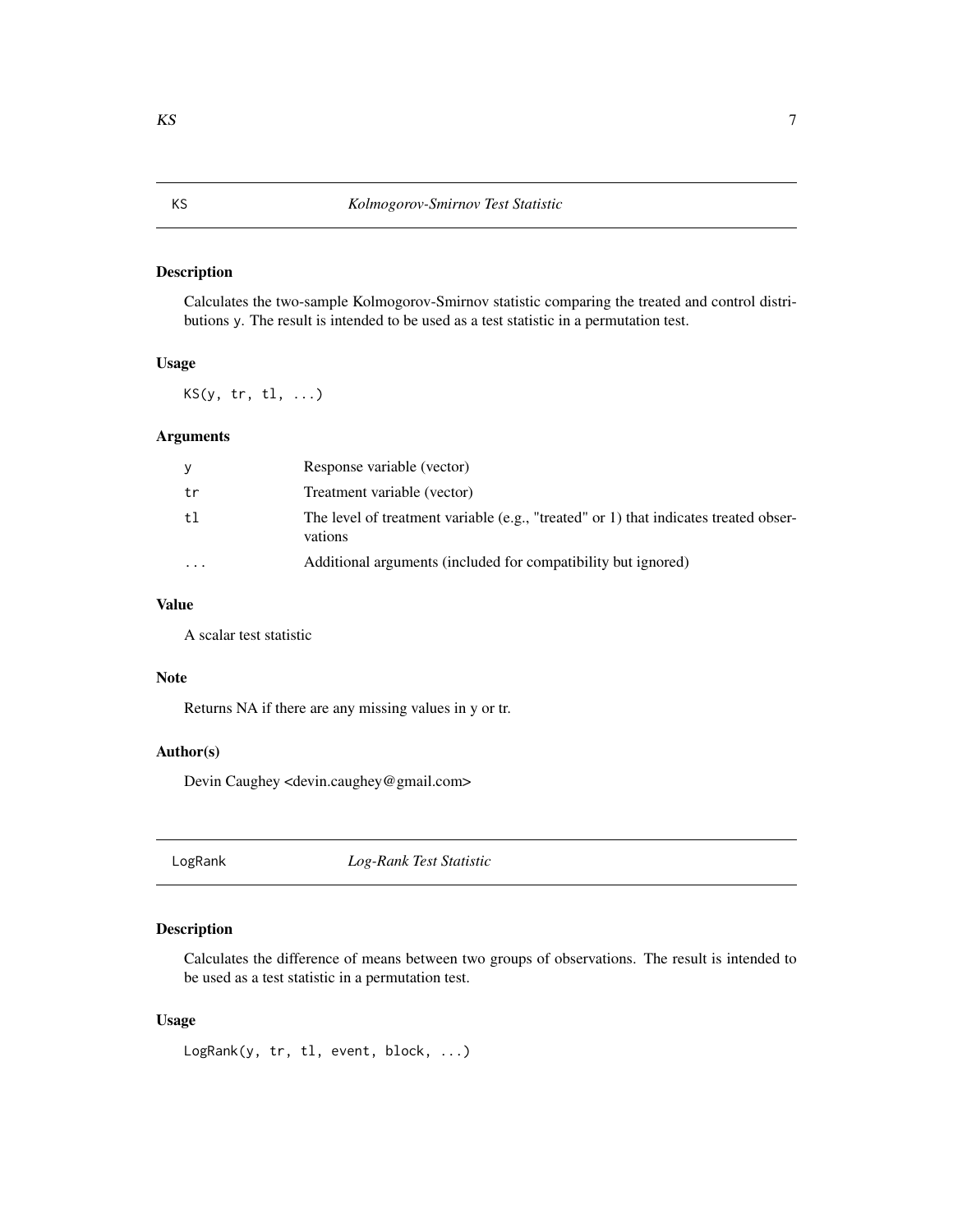# <span id="page-7-0"></span>Arguments

| У         | Response variable, typically a duration (vector)                                                                |
|-----------|-----------------------------------------------------------------------------------------------------------------|
| tr        | Treatment variable (vector)                                                                                     |
| t1        | The level of treatment variable (e.g., "treated" or 1) that indicates treated obser-<br>vations                 |
| event     | Status variable indicating for each observation whether y was censored (0 or<br>FALSE) or observed (1 or TRUE). |
| block     | Block or stratification variable (vector)                                                                       |
| $\ddotsc$ | Additional arguments (included for compatibility but ignored)                                                   |

# Value

A scalar test statistic

# Author(s)

Devin Caughey <devin.caughey@gmail.com>

MinimumCF *Tippett's Minimum Combining Function*

#### Description

Returns the minimum (multiplied by -1) of a vector of p-values, to be used as a global test statistic.

#### Usage

MinimumCF(p, B)

# Arguments

|   | Vector of p-values                                                         |
|---|----------------------------------------------------------------------------|
| B | Number of samples from permutation space (not used by this combining func- |
|   | tion)                                                                      |

# Value

A scalar global test statistic

#### Author(s)

Devin Caughey <devin.caughey@gmail.com>

# References

Tippett, L. H. C. (1931) The Methods of Statistics. London: Williams & Norgate, 1st edn. Pesarin, Fortunato, and Luigi Salmaso. 2010. Permutation Tests for Complex Data. Chichester, UK: Wiley.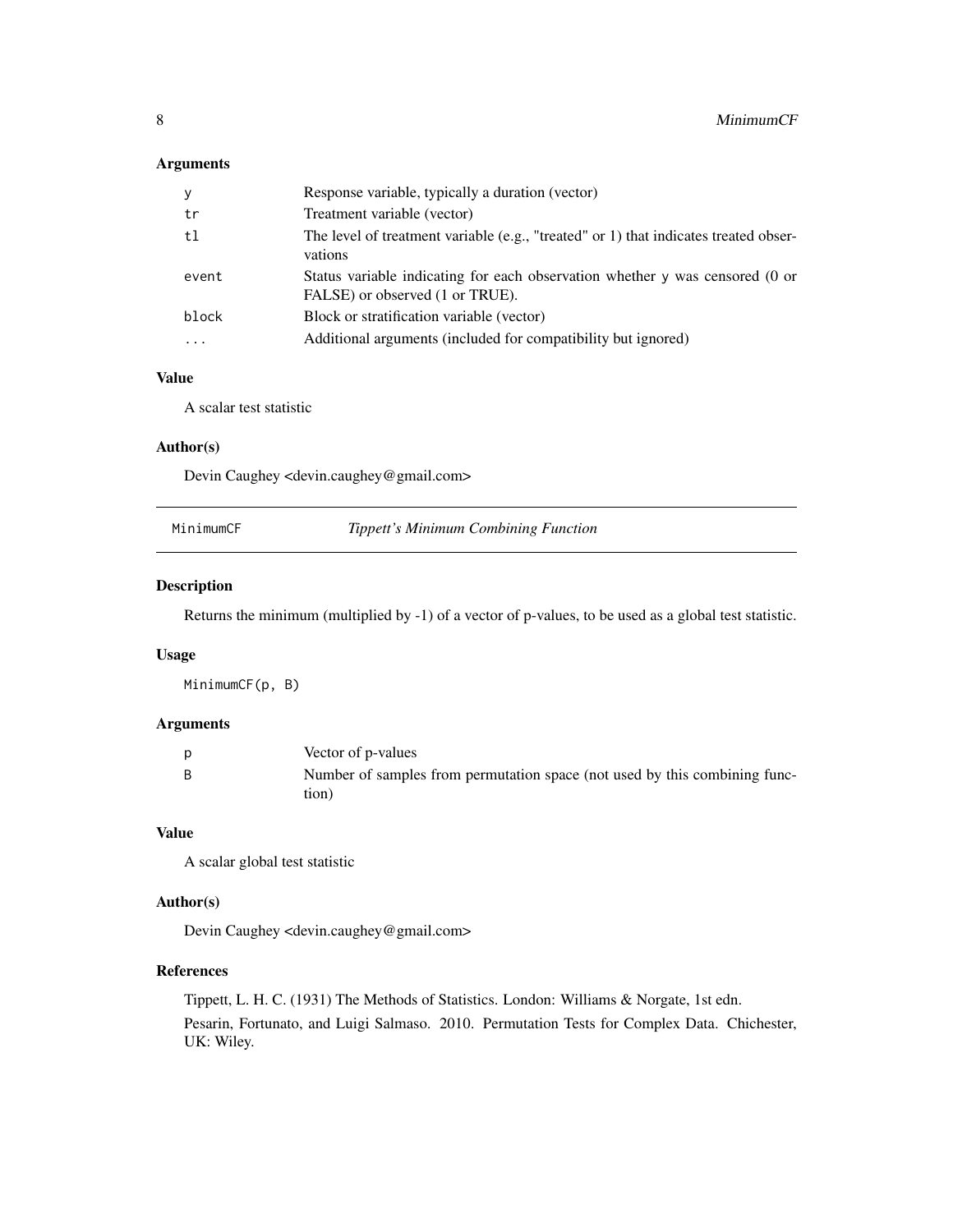<span id="page-8-0"></span>

Returns the negative of the sum of the normal quantiles of a vector of p-values, to be used as a global test statistic.

# Usage

NormalCF(p, B)

# Arguments

| Vector of p-values                                                                           |
|----------------------------------------------------------------------------------------------|
| Number of samples from permutation space, for transformation to the open (0,<br>1) interval. |

# Value

A scalar global test statistic

# Author(s)

Devin Caughey <devin.caughey@gmail.com>

# References

Liptak, I. (1958) On the combination of independent tests. Magyar Tudom\'anyos Akad\'emia Matematikai Kutat\'o Int\'ez\'enek K\"ozlom\'enyei, 3, 127-141.

Pesarin, Fortunato, and Luigi Salmaso. 2010. Permutation Tests for Complex Data. Chichester, UK: Wiley.

<span id="page-8-1"></span>NPC *Nonparametric Combination of Dependent Hypothesis Tests*

# Description

This function conducts multiple hypothesis tests under the sharp null of no effects and combines the results into a single global p-value.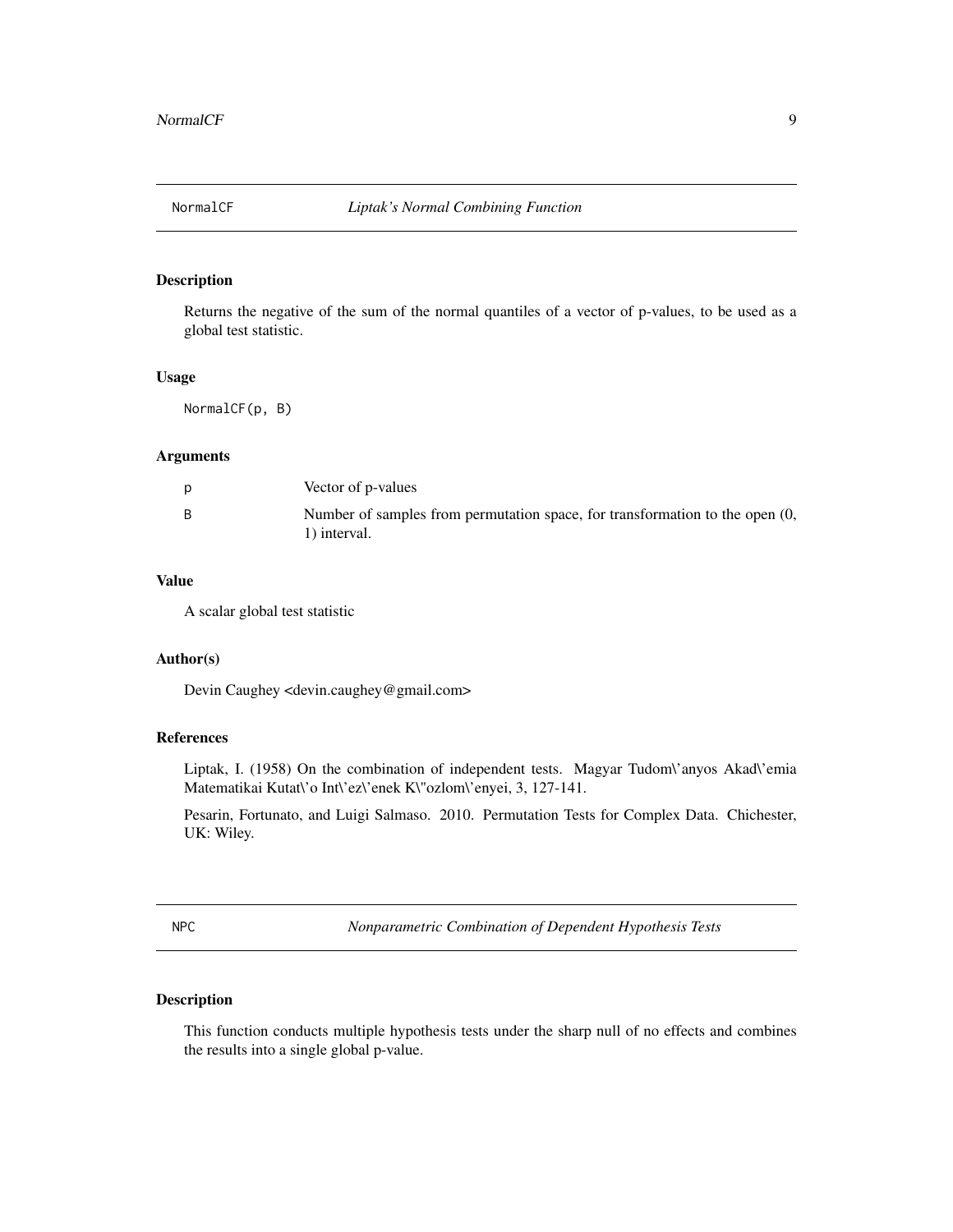# Usage

```
NPC(data, keep = TRUE, tr.var, tr.label, y.vars, comb.fun = "ProductCF",
   n.perms = 1000, block.var = NULL, clust.var = NULL, event.var = NULL,
    alternative = "greater", seed = 1, na.rm = TRUE, FWE.add = TRUE,
   step.down = identical(comb.fun, "MinimumCF"),
   test.statistic = "StudentsT", return.matrix = FALSE, print.steps = TRUE,
    adapt.test = logical(length(y.vars)))
```
# Arguments

| data          | Data frame with treatment, response, and other variables                                                                                                                                       |
|---------------|------------------------------------------------------------------------------------------------------------------------------------------------------------------------------------------------|
| keep          | Subset of observations (default keeps all)                                                                                                                                                     |
| tr.var        | Name of treatment variable (character)                                                                                                                                                         |
| tr.label      | Level of 'tr.var' indicating treated units (character)                                                                                                                                         |
| y.vars        | Names of response variables (character)                                                                                                                                                        |
| comb.fun      | Combining function (character or function)                                                                                                                                                     |
| n.perms       | Number of permutations, in addition to the one observed                                                                                                                                        |
| block.var     | Variable defining blocks within which to restrict permutations (character)                                                                                                                     |
| clust.var     | Variable defining clusters of observations assigned to treatment en bloc (charac-<br>ter)                                                                                                      |
| event.var     | Logical variable indicating whether duration variables were observed rather than<br>censored (character)                                                                                       |
| alternative   | Scalar or vector indicating the alternative hypotheses ("greater", "less", or "two.sided").<br>If "less", test statistics are multiplied by -1. If "two.sided", the absolute value is<br>used. |
| seed          | Random seed (numeric)                                                                                                                                                                          |
| $na$ . $rm$   | Delete observations with missing values? (logical)                                                                                                                                             |
| FWE.adj       | Calculate FWE-adjusted p-values? (logical)                                                                                                                                                     |
| step.down     | If performing FWE adjustment, use stepdown MinP? (logical)                                                                                                                                     |
|               | test.statistic Vector or list of test statistic functions (possibly quoted) for marginal tests. If<br>single value is given, then it is used for all marginal tests.                           |
| return.matrix | Return the permutation distribution of test statistics and p-values? (logical)                                                                                                                 |
| print.steps   | Print progress of the function? (logical)                                                                                                                                                      |
| adapt.test    | Use the adaptive test of Hogg et al. (1975)? (logical vector)                                                                                                                                  |
|               |                                                                                                                                                                                                |

# Value

| p.values | vector of marginal p-values plus the joint NPC p-value                         |
|----------|--------------------------------------------------------------------------------|
| p.matrix | (optional) matrix containing the permutation distribution of marginal p-values |
| T.matrix | (optional) matrix containing the permutation distribution of test statistics   |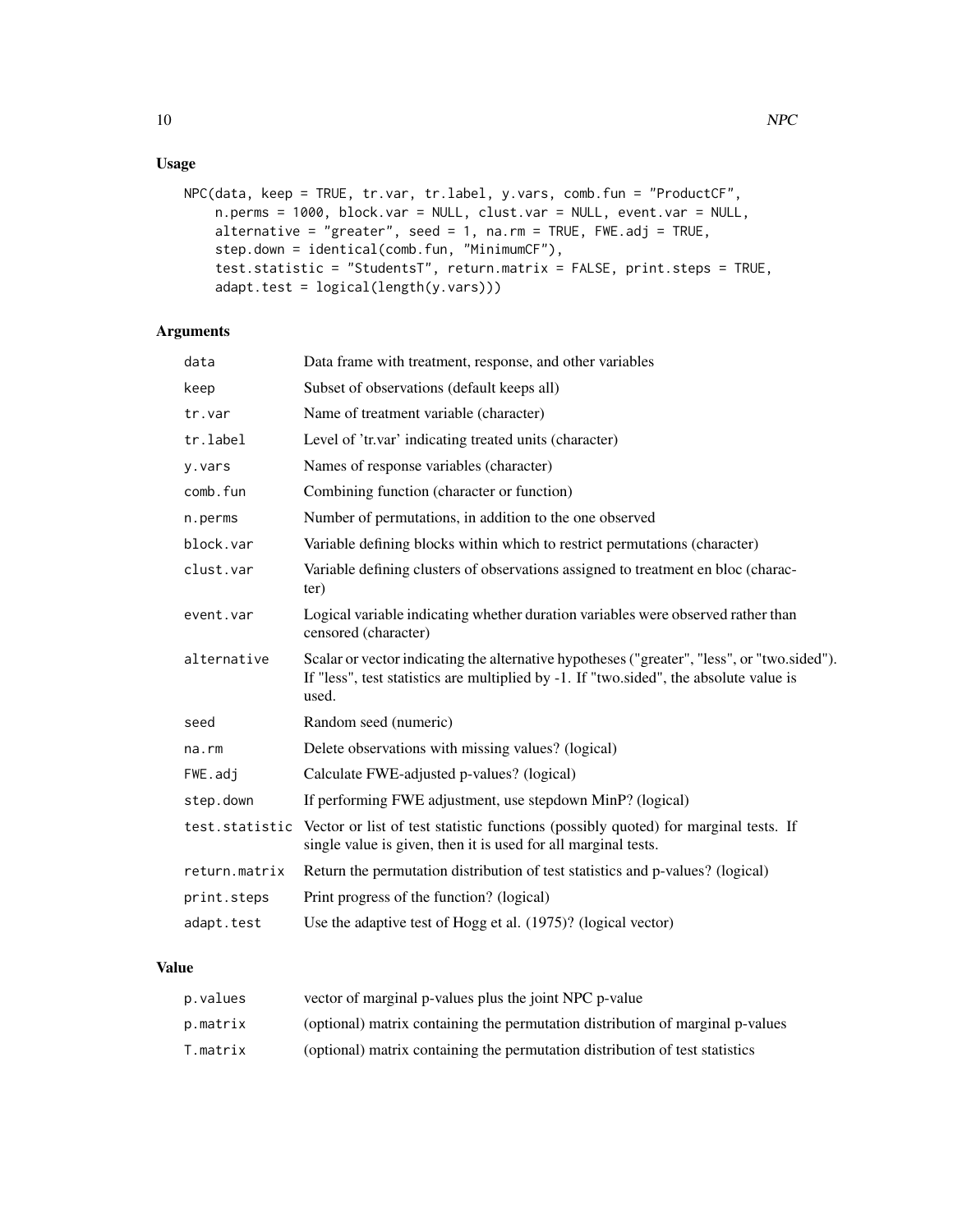# Author(s)

Devin Caughey <devin.caughey@gmail.com>

## References

Caughey, Devin, Allan Dafoe, and Jason Seawright. Forthcoming. "Nonparametric Combination (NPC): A Framework for Testing Elaborate Theories." Journal of Politics.

Chung, EunYi, and Joseph P. Romano. 2013. "Exact and Asymptotically Robust Permutation Tests." Annals of Statistics 41 (2): 484-507.

Hogg, Robert V., Doris M. Fisher, and Ronald H. Randles. 1975. "A Two-Sample Adaptive Distribution-Free Test." Journal of the American Statistical Association 70 (351): 656-661.

Pesarin, Fortunato, and Luigi Salmaso. 2010. Permutation Tests for Complex Data. Chichester, UK: Wiley.

#### Examples

```
library(NPC)
## Required for this example
library(mvtnorm)
library(car)
## COVARIANCE = CORRELATION = 0.25
cov < -0.25N < - 8Tr \leftarrow c(rep(\emptyset, 4), rep(1, 4))d1 < -1d2 < -1d3 < -1sd < -1sigma <-
    matrix(c(1, cov, cov, cov, 1, cov, cov, cov, cov, 1), ncol = 3)## Create error matrix
set.seed(2)
ee <- rmvnorm(N, c(0, 0, 0), sigma)
mean(c(cor(ee)[1, 2], cor(ee)[3, 2], cor(ee)[1, 3]))
Y1 \le -0.5 + Tr \star d1 + ee[, 1]Y2 \le -0.5 + Tr* d2 + ee[, 2]Y3 <- -.5 + Tr*d3 + ee[, 3]
## Create data
(ex.dta <- data.frame(Tr, Y1, Y2, Y3))
(diffs <- round(colMeans(subset(ex.dta, Tr == 1, -Tr)) -
                 collMeans(subset(ex.dta, Tr == 0, -Tr)), 2))mean(diffs)
## NPC
npc.out <- NPC(data=ex.dta, tr.var="Tr", tr.label=1,
               y.vars=c("Y1", "Y2", "Y3"), n.perms=1000,
               alternative = "greater", seed=1, comb.fun="NormalCF",
               test.statistic="DiffMeans", FWE.adj=FALSE)
```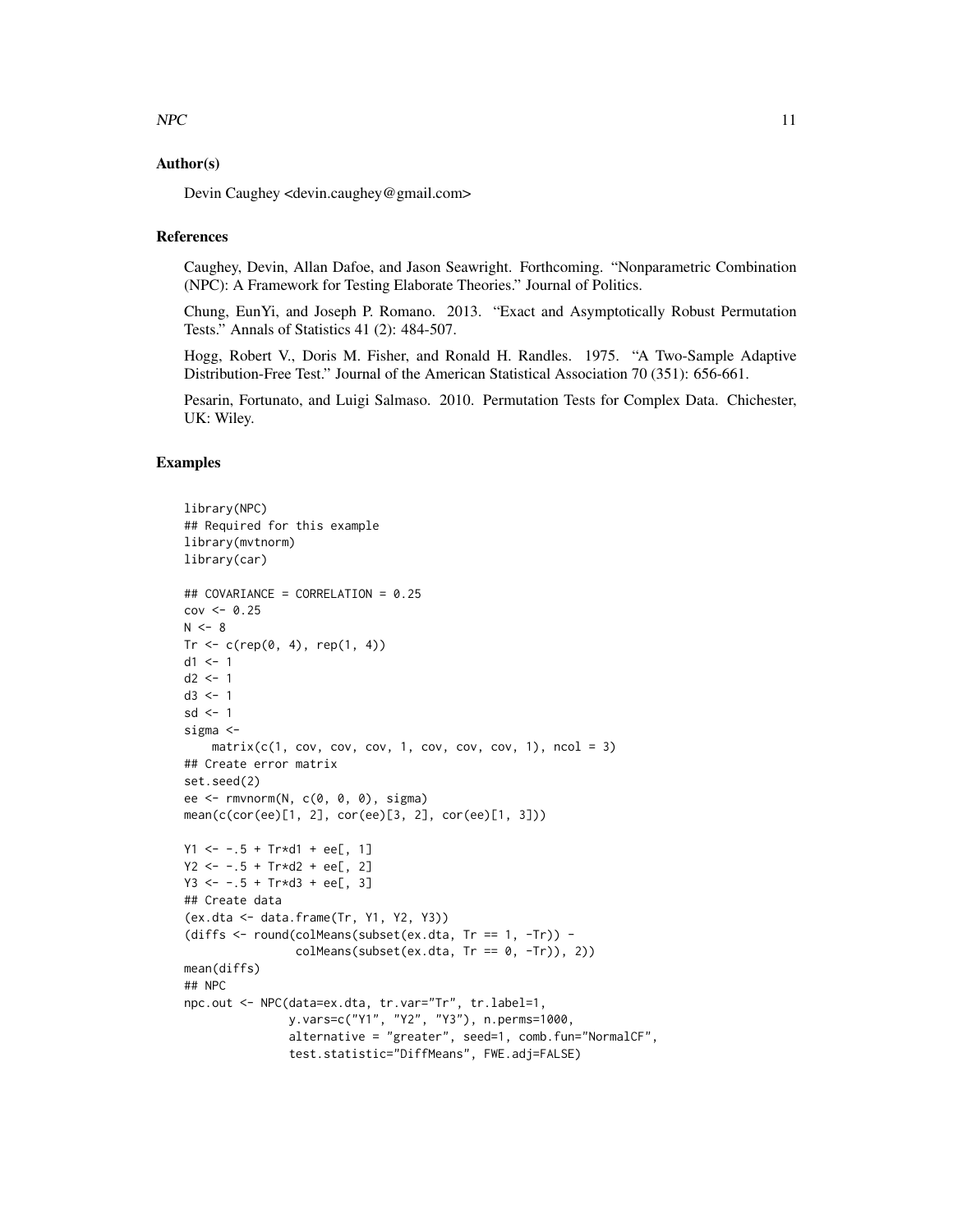#### <span id="page-11-0"></span>12 open01

```
round(npc.out$p.value, 2) ## one-sided
##> Y1 Y2 Y3 NPC
##> 0.25 0.05 0.07 0.08
## Compare with T-tests and MANOVA
t.test(Y1 \sim Tr, var.equal = TRUE, alternative = "less")
t.test(Y2 \sim Tr, var.equal = TRUE, alternative = "less")
t.test(Y3 \sim Tr, var.equal = TRUE, alternative = "less")
car::Anova(lm(cbind(Y1, Y2, Y3) ~ Tr)) ## two-sided
```
open01 *Map P-Values to Open Unit Interval*

# Description

This function maps a vector of p-values to the open unit interval (that is, it bounds them away from 0 and 1). The interval approaches [0,1] as B (the number of permutations) increases. Intended as input for a p-value combining function.

## Usage

open01(p, B)

#### Arguments

| D | Vector of p-values                           |
|---|----------------------------------------------|
| B | Number of samples from the permutation space |

# Value

Vector of transformed p-values

#### Author(s)

Devin Caughey <devin.caughey@gmail.com>

#### References

Pesarin, Fortunato, and Luigi Salmaso. 2010. Permutation Tests for Complex Data. Chichester, UK: Wiley.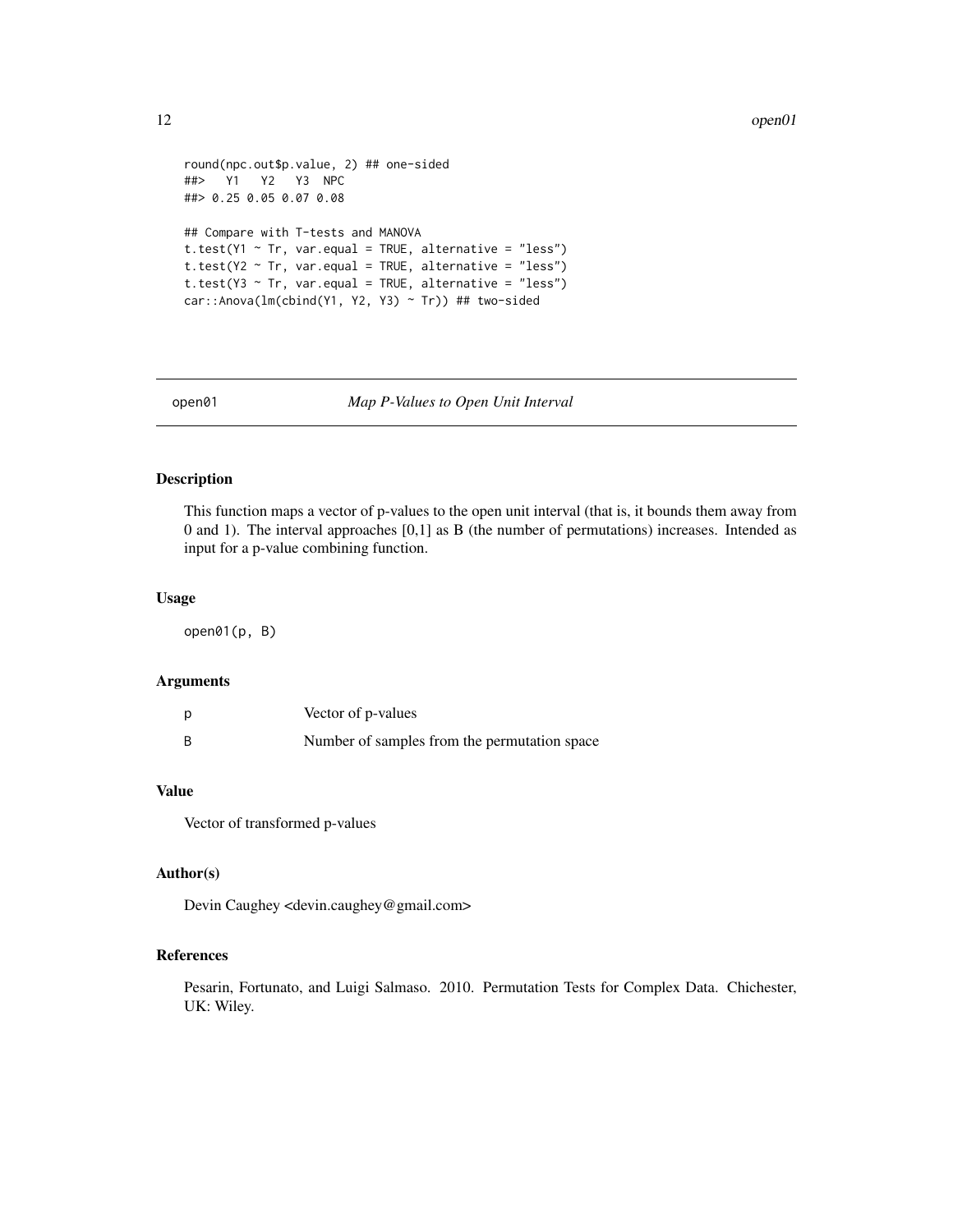<span id="page-12-0"></span>

Returns the Fisher combination of vector of p-values, to be used as a global test statistic.

#### Usage

ProductCF(p, B)

# Arguments

|   | Vector of p-values                                                                           |
|---|----------------------------------------------------------------------------------------------|
| B | Number of samples from permutation space, for transformation to the open (0,<br>1) interval. |

#### Value

A scalar global test statistic

# Note

The function is labeled the "product" function because the Fisher combination is permutationally equivalent to the product of the p-values.

# Author(s)

Devin Caughey <devin.caughey@gmail.com>

# References

Fisher, R. A. (1932) Statistical Methods for Research Workers. London: Oliver and Boyd, 4th edn.

Pesarin, Fortunato, and Luigi Salmaso. 2010. Permutation Tests for Complex Data. Chichester, UK: Wiley.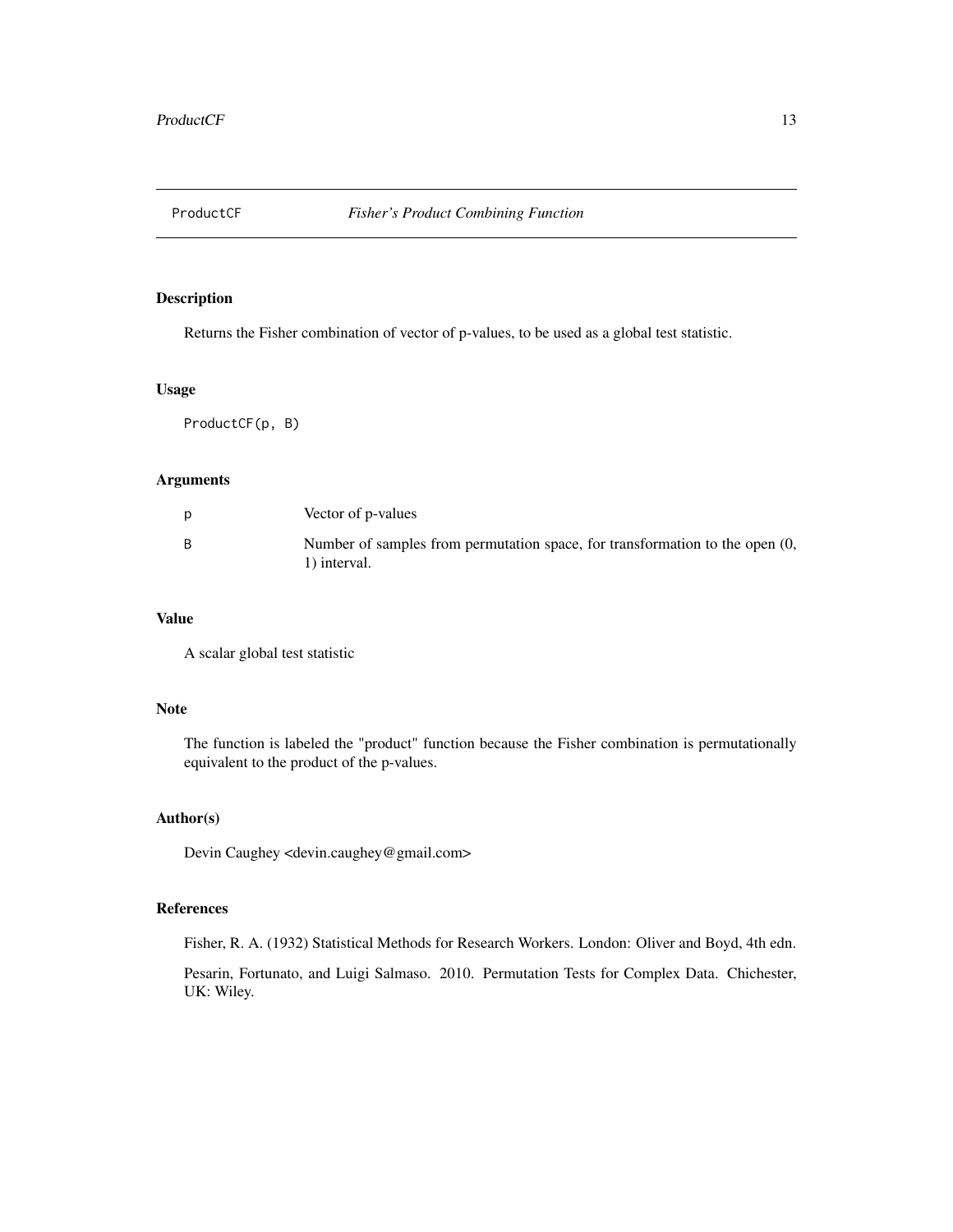<span id="page-13-0"></span>

Calculates the sum of the ranks of the responses of treated units. The result is intended to be used as a test statistic in a permutation test.

#### Usage

RankSum(y, tr, tl, ...)

# Arguments

| y        | Response variable (vector)                                                                      |
|----------|-------------------------------------------------------------------------------------------------|
| tr       | Treatment variable (vector)                                                                     |
| t1       | The level of treatment variable (e.g., "treated" or 1) that indicates treated obser-<br>vations |
| $\cdots$ | Additional arguments (included for compatibility but ignored)                                   |

#### Value

A scalar test statistic

#### Note

Returns NA if there are any missing values in y or tr.

#### Author(s)

Devin Caughey <devin.caughey@gmail.com>

RankSumWithNA *Rank-Sum Test Statistic for MCAR Data*

#### Description

This function calculates a test statistic analogous to the rank sum, but adjusted to accommodate missing responses. The result is intended to be used as a test statistic in a permutation test. Under the assumption that the data are missing completely at random, the resulting permutation test is an "nearly" exact test of distributional equality of the observed responses (Pesarin and Salmaso 2010, 234–44).

#### Usage

RankSumWithNA(y, tr, tl, ...)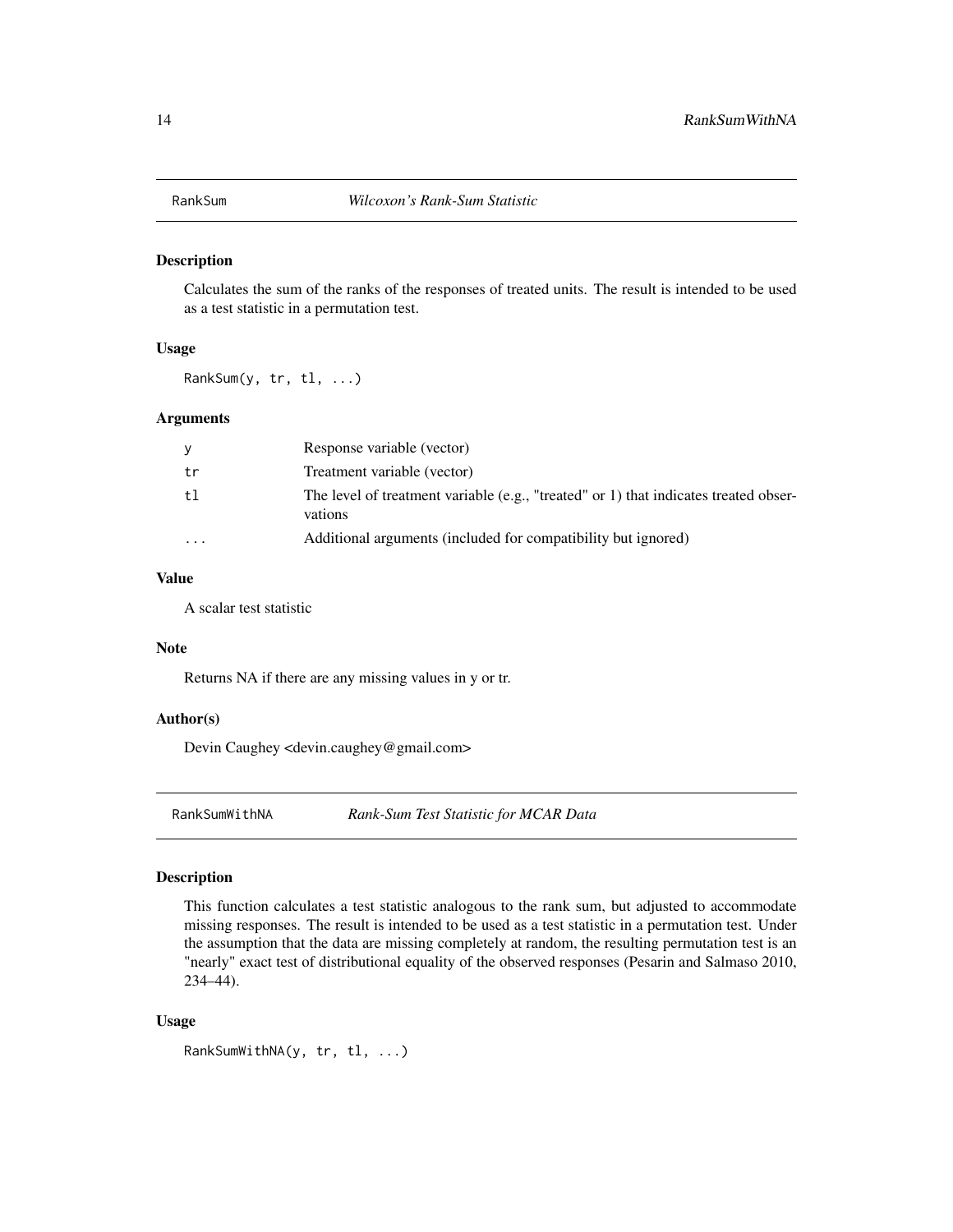#### <span id="page-14-0"></span>Students T and the students of the students of the students of the students of the students of the students of the students of the students of the students of the students of the students of the students of the students of

# Arguments

| У       | Response variable (vector)                                                                      |
|---------|-------------------------------------------------------------------------------------------------|
| tr      | Treatment variable (vector)                                                                     |
| t1      | The level of treatment variable (e.g., "treated" or 1) that indicates treated obser-<br>vations |
| $\cdot$ | Additional arguments (included for compatibility but ignored)                                   |

# Value

A scalar test statistic

# Author(s)

Devin Caughey <devin.caughey@gmail.com>

# References

Pesarin, Fortunato, and Luigi Salmaso. 2010. Permutation Tests for Complex Data. Chichester, UK: Wiley.

| <i>Student's T Statistic</i> |
|------------------------------|
|                              |

#### Description

Calculates the T statistic of the difference between treated and control. The result is intended to be used as a test statistic in a permutation test.

# Usage

StudentsT(y, tr, tl, ...)

# Arguments

| y       | Response variable (vector)                                                                      |
|---------|-------------------------------------------------------------------------------------------------|
| tr      | Treatment variable (vector)                                                                     |
| t1      | The level of treatment variable (e.g., "treated" or 1) that indicates treated obser-<br>vations |
| $\cdot$ | Additional arguments (included for compatibility but ignored)                                   |

# Details

As Chung and Romano (2013) show, using the studentized difference of means as a permutation test statistic yields an asymptotically valid test of the "weak null" of mean equality between groups.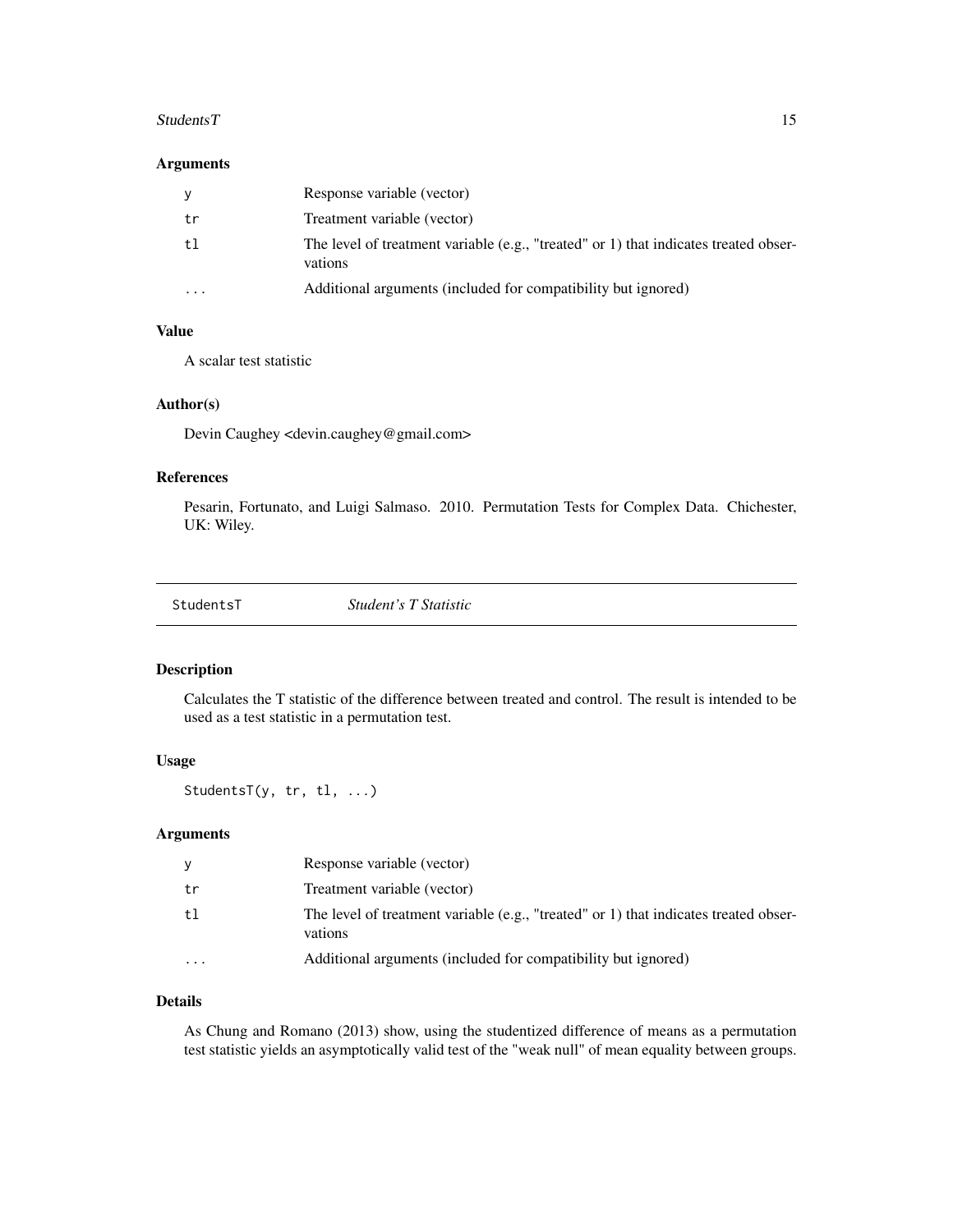# <span id="page-15-0"></span>Value

A scalar test statistic

#### Note

Returns NA if there are any missing values in y or tr.

# Author(s)

Devin Caughey <devin.caughey@gmail.com>

#### References

Chung, E. and Romano, J. P. (2013) Exact and asymptotically robust permutation tests. Annals of Statistics, 41, 484-507.

StudentWilcoxon *Studentized Wilcoxon Rank-Sum Statistic*

#### Description

This function returns a studentized version of Wilcoxon's rank sum statistic.

## Usage

```
StudentWilcoxon(y, tr, tl, ...)
```
# Arguments

| V         | Response variable (vector)                                                                      |
|-----------|-------------------------------------------------------------------------------------------------|
| tr        | Treatment variable (vector)                                                                     |
| t1        | The level of treatment variable (e.g., "treated" or 1) that indicates treated obser-<br>vations |
| $\ddotsc$ | Additional arguments (included for compatibility but ignored)                                   |

#### Details

As Chung and Romano (2013) show, using the studentized rank sum as a permutation test statistic yields an asymptotically valid test of the "weak null" that responses are equally likely to be higher under treatment and control.

# Value

A scalar test statistic

### Note

Returns NA if there are any missing values in y or tr.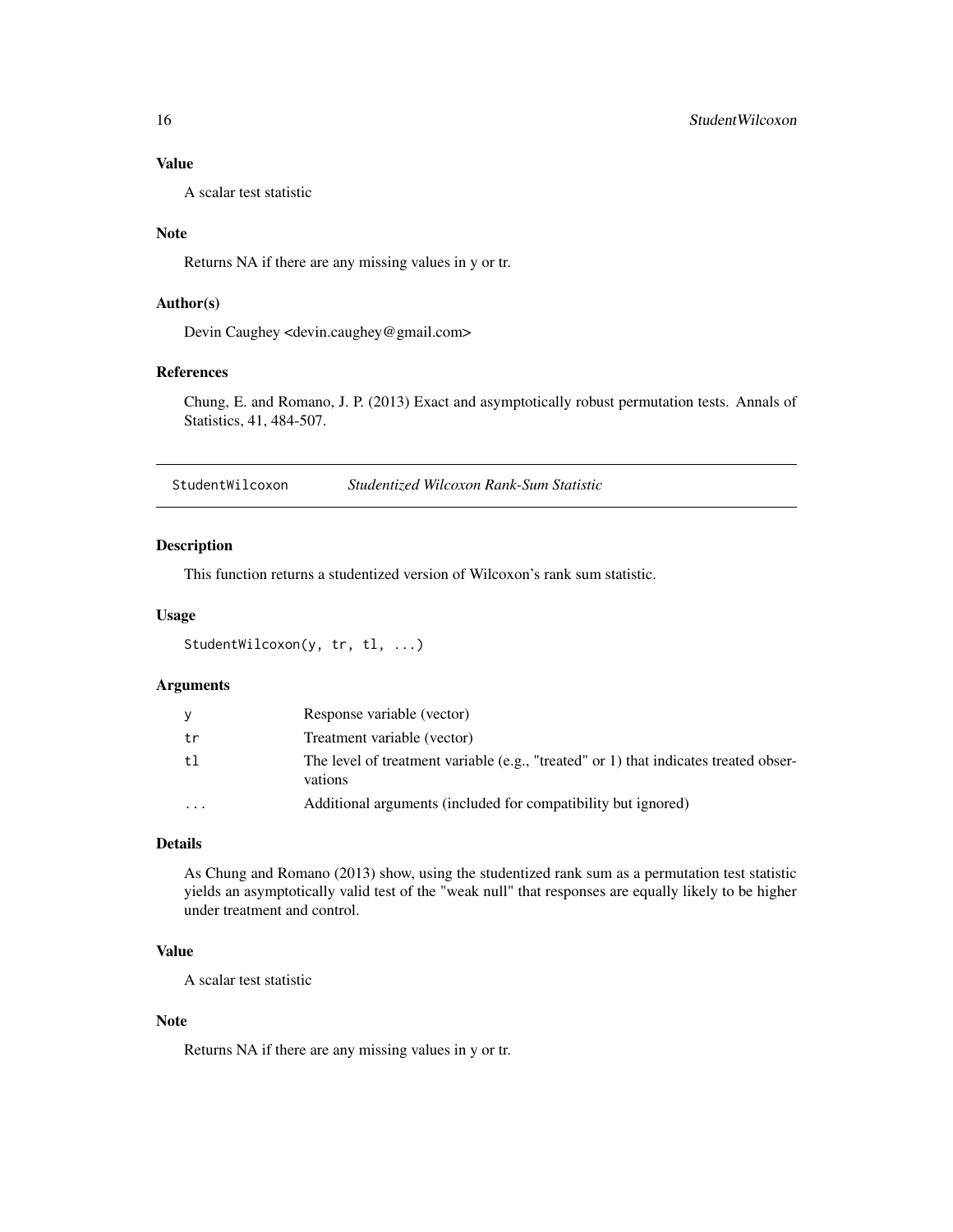# <span id="page-16-0"></span>Author(s)

Devin Caughey <devin.caughey@gmail.com>

#### References

Chung, E. and Romano, J. P. (2013) Exact and asymptotically robust permutation tests. Annals of Statistics, 41, 484-507.

t2p *Convert Test Statistics into P-Values*

# Description

This function converts the permutation distribution of a test statistic into p-values, one for each permutation. The resulting array of p-values is suitable for nonparametric combination.

#### Usage

t2p(T)

## Arguments

T A vector or array containing the distribution of a test statistic across permutations. If it is an array the first dimension must index permutations.

# Details

For each permutation, the value of the test statistic is compared to its distribution across permutations. The (estimated) p-value for that permutation is the proportion of permutations

# Value

An array of p-values

### Note

Derived from Pesarin and Salmaso's t2p function (http://www.wiley.com/legacy/wileychi/pesarin/supp/R\_functions.zip).

# Author(s)

Devin Caughey <devin.caughey@gmail.com>

# References

Pesarin, Fortunato, and Luigi Salmaso. 2010. Permutation Tests for Complex Data. Chichester, UK: Wiley.